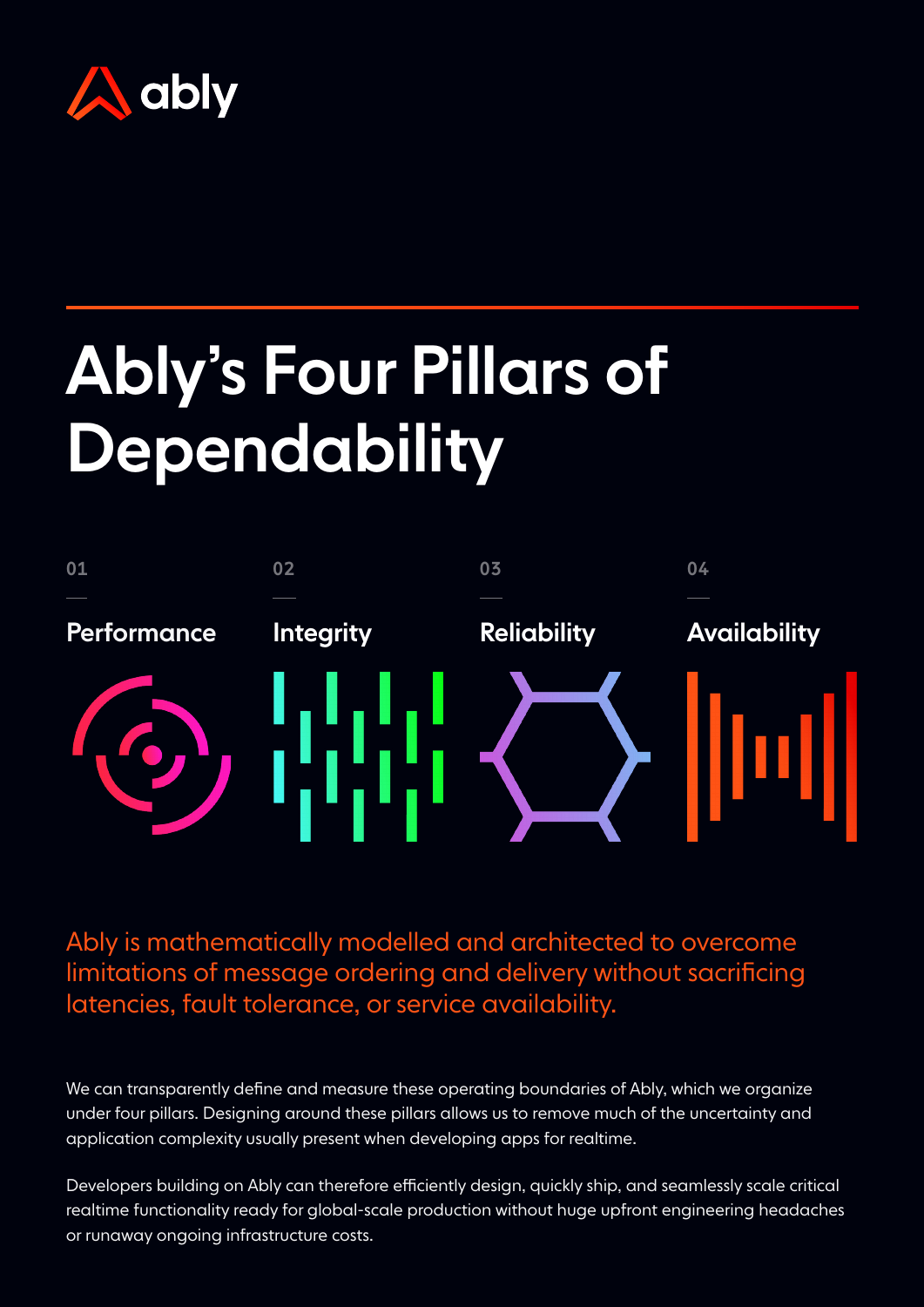

## Performance of messages

Performance isn't simply about minimizing latency and bandwidth requirements. It's also about minimizing the variance in them and providing predictability to developers. If you know Ably's median global latencies and bandwidth will always be within specific operating boundaries it provides a level of certainty in uncertain operating conditions. You can design, build, and scale features around this certainty, confident they'll perform as expected under various conditions.

### $f$

Performance is the roundtrip, end-toend latency and bandwidth requirement of sending data.



Paddy Byers CTO of Ably

#### Round trip latency from any of our 200 PoPs globally that receive at least 1% of our global traffic: target < 65ms with 99% percentile

This represents the transit latency individual clients experience. Measured at the Point of Presence (PoP) boundary within the Ably access network, which will be closer than a datacenter. Limited to PoPs that receive at least 1% of global traffic.

#### Channel throughput: 200 messages per second, 13MiB per second

Ably provides unlimited throughput capacity at a systemlevel. We achieve this with channels (sharding), constraining message and bandwidth throughput per second at a channel (shard) level in order to provide predictable performance. You can activate an unlimited number of channels for unlimited throughput.

#### Channel resource allocation latency: target <200ms, 99% percentile

Ably is a stateful system so there is a latency 'cost' when activating new channels. This latency has no material impact on the performance for subscribers and is different from message round-trip latency (< 65ms), which is the latency subscribers actually experience. It's possible to activate channels ahead of time to bypass this initial resource allocation latency and increase predictability of latency for clients.

#### Channel churn rate: limitless (constrained only by quota)

This is the rate at which you can allocate and deallocate channels. This is effectively limitless: you can in theory activate one million channels per second.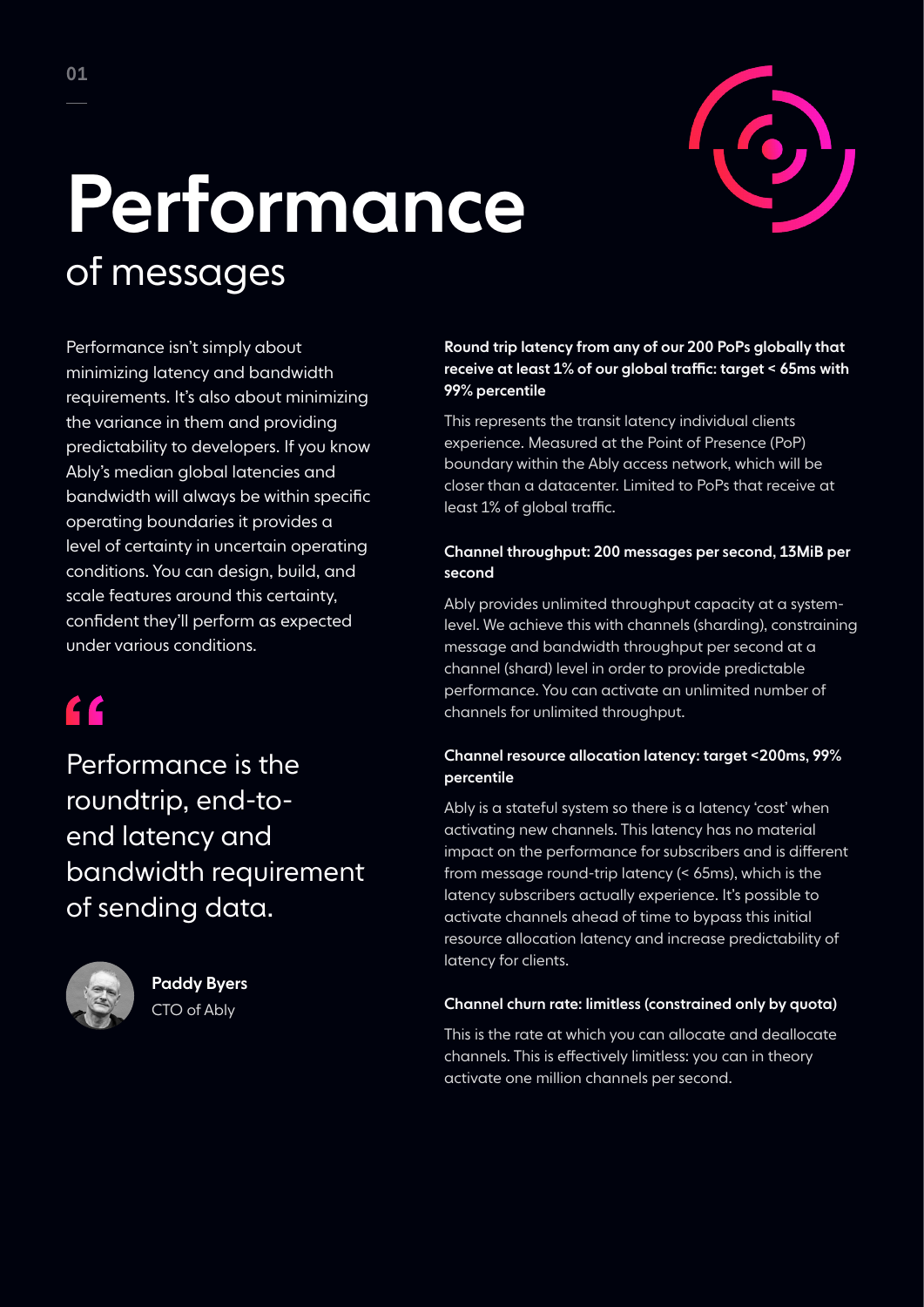# Integrity of data

When apps rely on a sequence of messages that mutually depend upon one another, like chat, Ably maintains the end-to-end integrity of them. This simplifies app architecture: there's no need to handle missed, unordered, or duplicate messages. This frees you from design limitations so you can focus on solving the challenges that really matter, not the frustrating realtime edge cases you're otherwise forced to think about and develop around.

## $\epsilon$

Integrity comes from the guarantees we provide around realtime messages sent using the Ably service.



Paddy Byers CTO of Ably

#### Guaranteed Message Ordering from any single realtime or non-realtime publisher to all subscribers

55

Simplify app architecture and development as Ably ensures message ordering, so you don't need to handle unordered messages. Customers like HubSpot, Vitac, Genius Sports, and 17Media rely on Ably for ordering so they can simplify their engineering.

#### 100% Guaranteed Message Delivery and Onwards Processing

Ably's design and protocol ensures that once an ACK is received by the publishing client, all subscribers on that channel are guaranteed to receive the message.

#### Idempotent publish operations are guaranteed within two minutes

We guarantee messages will be published only once as we discard those delivered multiple times. This provides flexibility around how you design your app as you don't need to account for duplication. Limited to two minutes as we are a realtime service.

#### Exactly-once semantics with the Ably protocol

Ably's exactly-once semantics mean you can simplify your app so it doesn't need to account for multiple message deliveries, as is the case with at least once or at most once delivery. This is dependent on the reliability of both Ably and the consumer.

#### Preserve connection guarantee across disconnection for two minutes

Ably ensures connection state is maintained so abrupt disconnections or intermittent connections are resumed automatically by the SDKs, and message stream continuity ensured. Messages published when disconnected are delivered upon reconnection.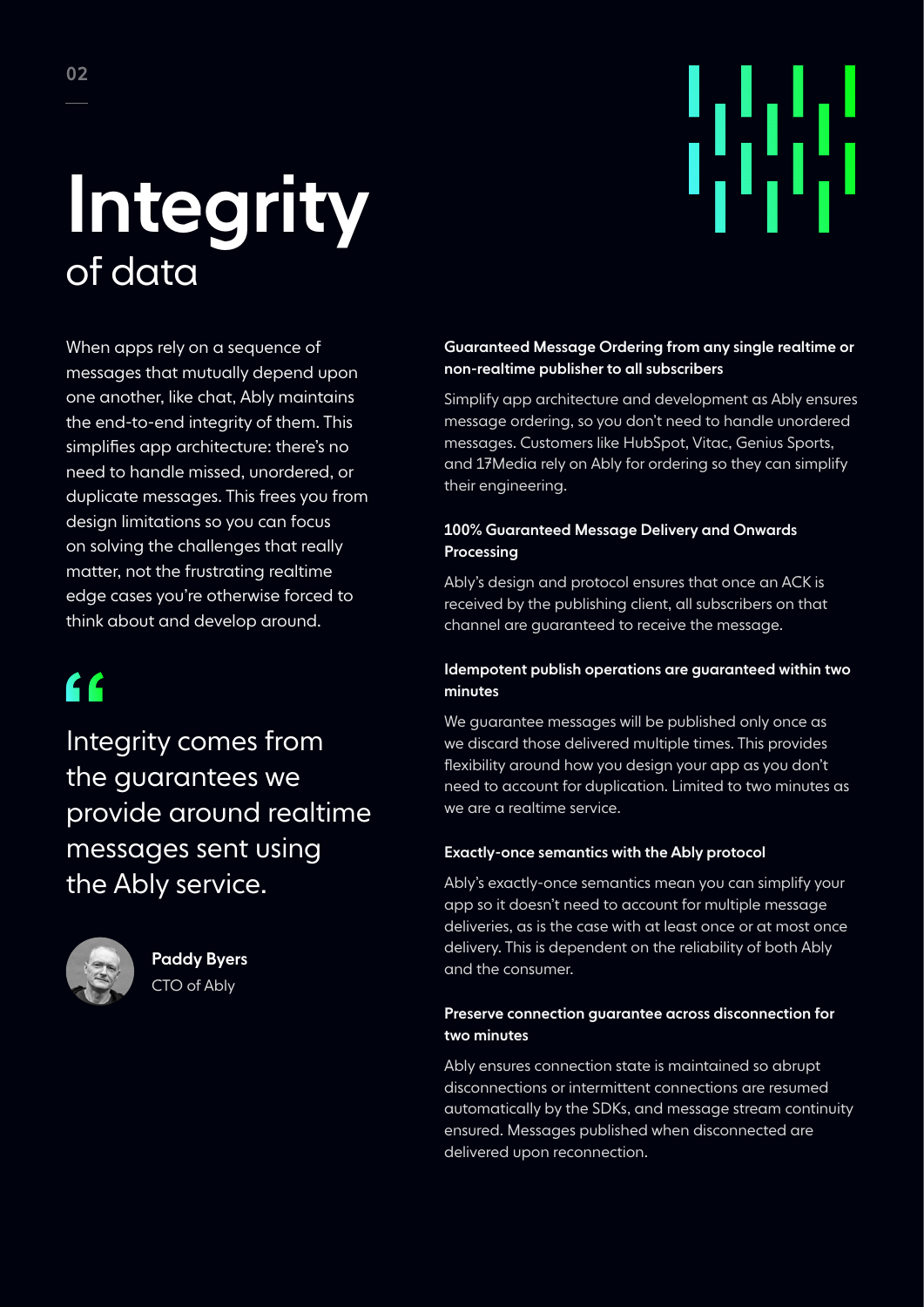

# Reliability of infrastructure

Ably's platform is fault tolerant at global and regional levels. We've designed around statistical risks of failure, ensuring sufficient redundancy in our infrastructure to ensure continuity of service even in the face of multiple infrastructure failures. Companies like Split.io build on Ably because they know our system is designed in such a way that even if we are facing issues, the statistical risk of issues affecting their end-users is immaterial.

## $\epsilon$

Reliability is the ability to continue operating in spite of something going wrong.



Paddy Byers CTO of Ably

#### [Regional] Message survivability of as a result of instance failures

We immediately begin migrating messages to two Availability Zones (AZs) so we can replicate them. We design so instance failure doesn't affect this. We calculate instance failure on the fact that any two instances failing within a five minute window of one another is 0.0000007%. Any instance failure, we migrate to a healthy instance within eight seconds. We offer 99.999999% (8x9s) message survivability.

#### [Regional] Message survivability as a result of datacenter failure

If there's a problem causing issues within an AZ, for example a networking issue, we won't be able to redistribute load within a datacenter. In this case, we fall back to datacenters in other AZs. We can survive two AZs going down simultaneously without bringing more AZs online. Ably is designed around AZs with 99.99% SLAs, which statistically means we can provide 99.999999% (8x9s) message survivability.

#### [Global] Persisted data survivability as a result of regional failures

This measures the reliability of our globally-available longterm storage. Once messages are persisted, we provide 99.99999999% (10x9s) survivability. Data continues to be accessible even if one or more regions globally are down.

#### [Global] Edge network failure resolution by client SDKs within 30s

Our SDKs can detect and resolve faults by finding a healthy datacenter within 30s.

#### [Global] Automated traffic routing away from datacenter failure

We can detect and route away from abrupt failures in less than two minutes. Our routing layer will stop routing clients to that datacenter and reroute them. Messages published when disconnected are delivered upon reconnection.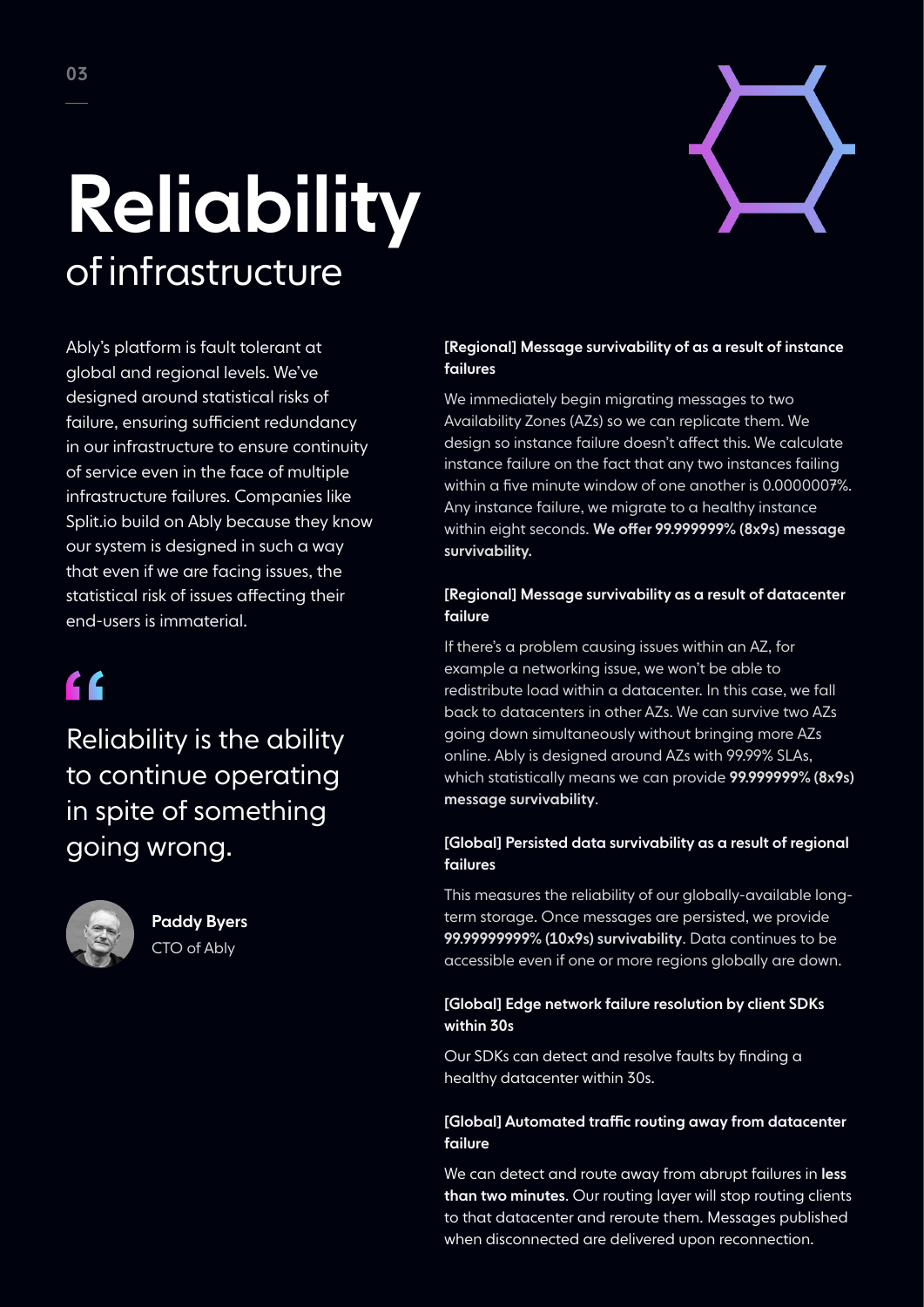## Availability of service

Ably is meticulously designed to be elastic and highly-available, providing the uptime and scale required for stringent and demanding realtime requirements. Our mathematically grounded design means we can transparently share operating boundaries we monitor to ensure capacity and therefore availability, helping you understand the type of scale and elasticity capable with Ably. We can also legitimately offer a 99.999% uptime SLA.

### $\epsilon$

Availability is uptime. At any time I want to use a service, what is the confidence I can use it?



Paddy Byers CTO of Ably

#### 50% global capacity margin for instantaneous surge

Ably operates at internet-scale, so our normal dimensions for capacity are already large. Regardless, we operate at 50% capacity margin so we can elastically deal with instant surges in demand and continue to be available in the event of AZ failure.

#### Connection capacity can double every 5 mins, halve every 10 mins & Channel capacity can double every 10 mins, halve every 20 mins

Ably can react to changes and elastically scale beyond instant surge capacity. But we must maintain state in all areas when scaling. To do this and allow the system to keep up as it scales, we constrain the ability of the system to double in capacity.

#### DoS: Layer 3, 4 and 7 defence in our edge network

Ably has mechanisms to defend against DoS vectors across different layers. This includes Layer 7 'attacks' that might be legitimate operations at unsustainable rates.

#### Max number of channels, throughput, and connections: limitless

Ably can scale limitlessly. We achieve this with channel sharding, a mechanism to facilitate horizontal scaling. Each channel has limited capacity, but you can allocate as many channels as you need for your scale. For example, HubSpot employs over 500m channels per day. Unlimited connections includes fannout to millions of subscribers over a handful of channels, or one-to-one connections over individual channels.

#### 99.9999% global service availability

Ably is designed around the statistical probability that service availability will be 99.9999% (6x9s). To account for real-world behaviour, the lowest SLA we design around and commercially offer is 99.999% (5x9s).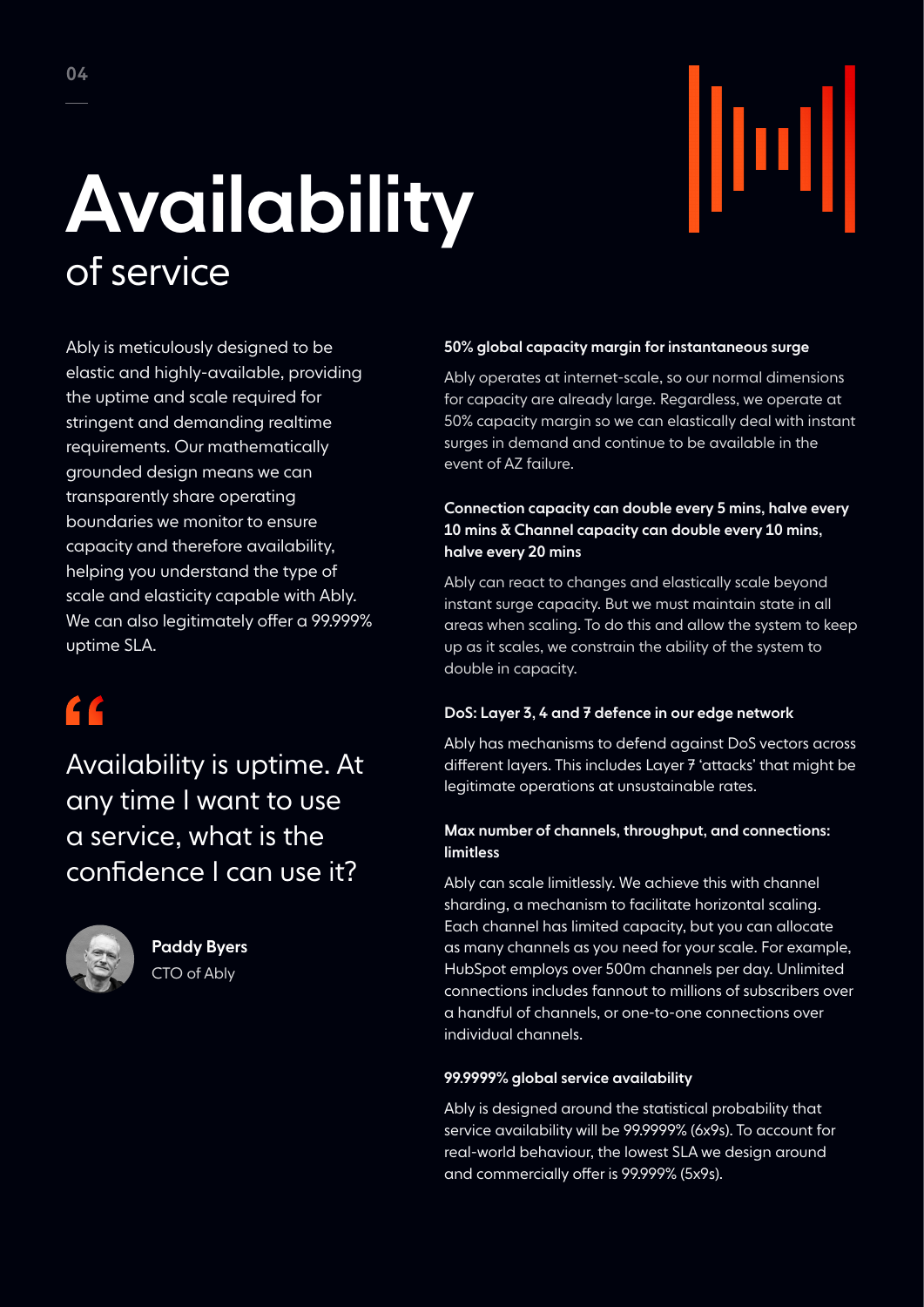PROUD TO BE POWERING

### HubSpot

**M** Mentimeter

### **Bloomberg**









**ThermoFisher**<br>SCLENTIFIC